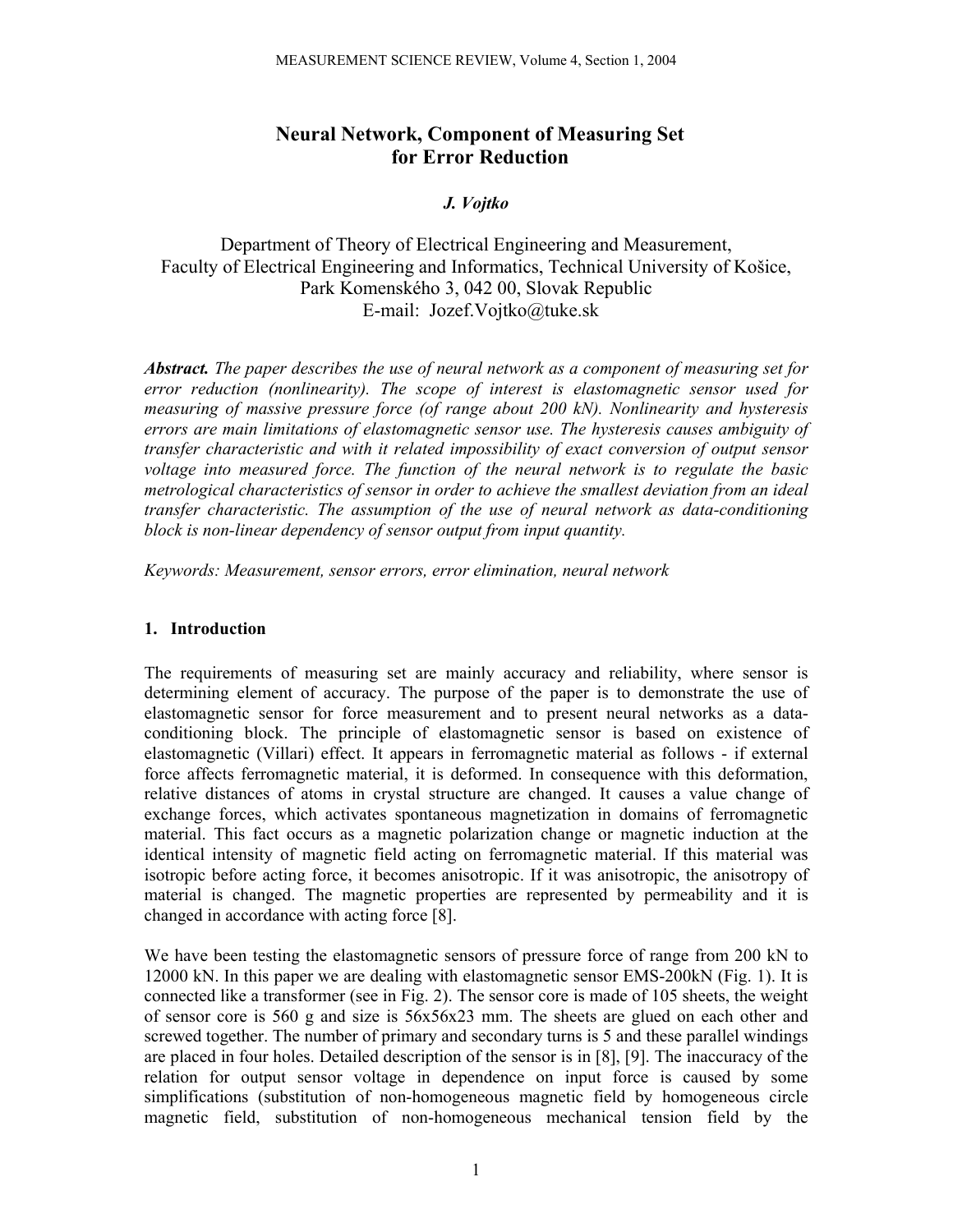homogeneous one, ignoring mechanical tension concentration around winding hole, ignoring ferromagnetic plates contacts, which transmit pressure to sensor, ignoring defects of supply power  $(I_1)$  is not constant, it is changed by changing of sensor impedance), small differences in values  $B$ ,  $\mu$  (different places in ferromagnetic rolled-section).



The main advantages of elastomagnetic sensors are high sensitivity (depending on sensor core material), sufficient output voltage and output power, very high reliability, mechanical toughness, ability of multiple force overloading, time-invariant properties (in comparison with strain gauges), and relatively simple construction. One of the sensor shortcomings is difficulty to obtain the formula of exact conversion of output sensor voltage into measured force. Other shortcomings of elastomagnetic sensors are power consumption, ambiguity of transfer characteristic and sensor errors, e.g. non-linearity and hysteresis. At present, the requirements for accuracy and reliability of sensor measuring systems are getting higher. Measuring of massive pressure forces via elastomagnetic sensor is more progressive and reliable than measuring via strain gauges.

## **2. Neural network in measuring set**

There are certain problems consisting of spatial and also temporal structures in the field of electrical engineering. The typical example of this is elastomagnetic sensor of massive pressure force. Output sensor voltage does not depend only on pressure force, but also on previous force loading. The transfer characteristic of such sensor is nonlinear and depends on many parameters. In addition, it has hysteresis behaviour. These matters cause impossibility of exact conversion of output sensor voltage into measured force. The total accuracy of measuring system can be significantly improved by adding a data-conditioning block (DCB). The function of this block is to regulate the basic metrological characteristics of measuring system in order to eliminate the errors. The using of exactly defined algorithm of error elimination is not suitable in this case, because hysteresis error causes ambiguity of transfer characteristic. So, exact conversion of output sensor voltage into measured force is impossible. The unconventional solution is use of the neural networks as DCB for the conversion and for the sensor errors elimination. We suggest that the performance of neural networks is better than that of other conventional techniques for the conversion. Existing solutions, which overcome the shortcomings of sensors, are based on feedforward neural networks [1], [10]. However it does not involve a time-dimension. From the neural network architectures, we decided to choose the feedforward neural networks and time delay neural networks for performance comparison.

The Fig. 2 shows a classical apparatus for measuring of large force with use of neural network as DCB. The measured characteristics of output voltage from acting force  $U_2 \gamma$  (if force is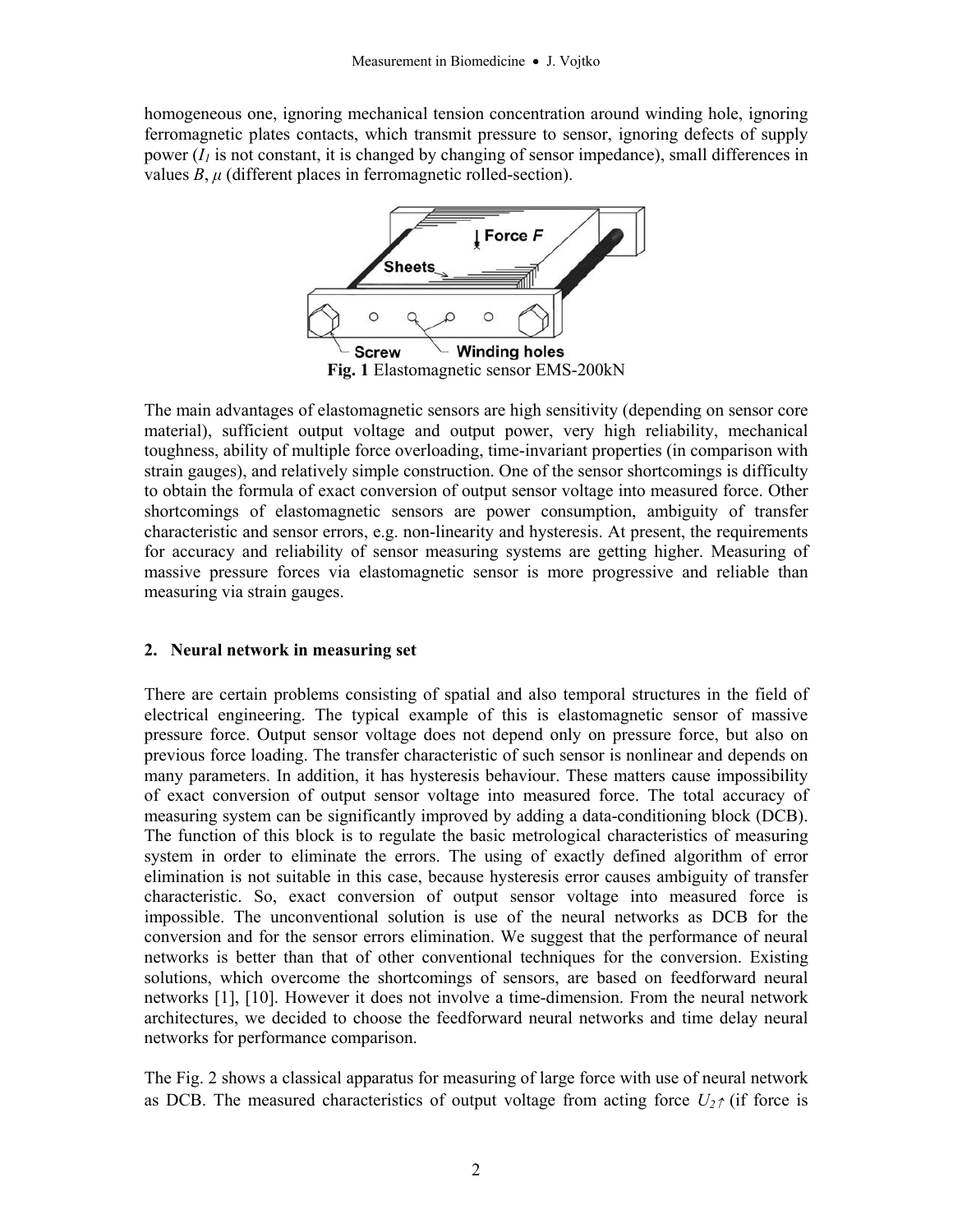increasing from 0 kN to 200 kN – characteristic upward) and  $U_2\chi$  (if force is decreasing from 200 kN to 0 kN – characteristic downward) are shown in Fig. 3.  $U_{2lin}$  is linear transfer characteristic, it is calculated by the least square method. In the next subchapters, advantages, disadvantages and design of these NN architectures are described.



**Fig. 3** Measured characteristics  $U_2 \gamma$ ,  $U_2 \gamma$  and linear transfer characteristic  $U_2$ <sub>lin</sub>

### **2.1. Feedforward neural network**

The basic feedforward neural network (FFNN) performs a non-linear transformation of input data in order to approximate the output data. The number of input and output nodes is determined by the nature of the modelling problem being tackled, the input data representation and the form of the network output required. The number of hidden layer nodes is related to the complexity of the system being modelled. The interconnections within the network are between every neuron in actual layer and every neuron in the next layers. Each interconnection presents a scalar weight, which is adjusted during the training phase. The hidden layer nodes typically have sigmoid transfer functions.

A three-layered FFNN (input, hidden and output layer) has the ability to approximate any non-linear continuous function to an arbitrary degree of precision, provided that the hidden layer contains sufficient number of nodes [4]. The problem of determining the network parameters (weights) is essentially a non-linear optimization task. The back-propagation method is the most popular training algorithm. In certain cases, multilayer FFNNs are able to learn to associate a required output to an input vector [2]. The requirement of memorization input – required output (lookup table) by FFNN is insufficient for mentioned above problem because an expectation of neural network is an intelligent response to an unknown input. It means that neural network must correctly generalize the training patterns.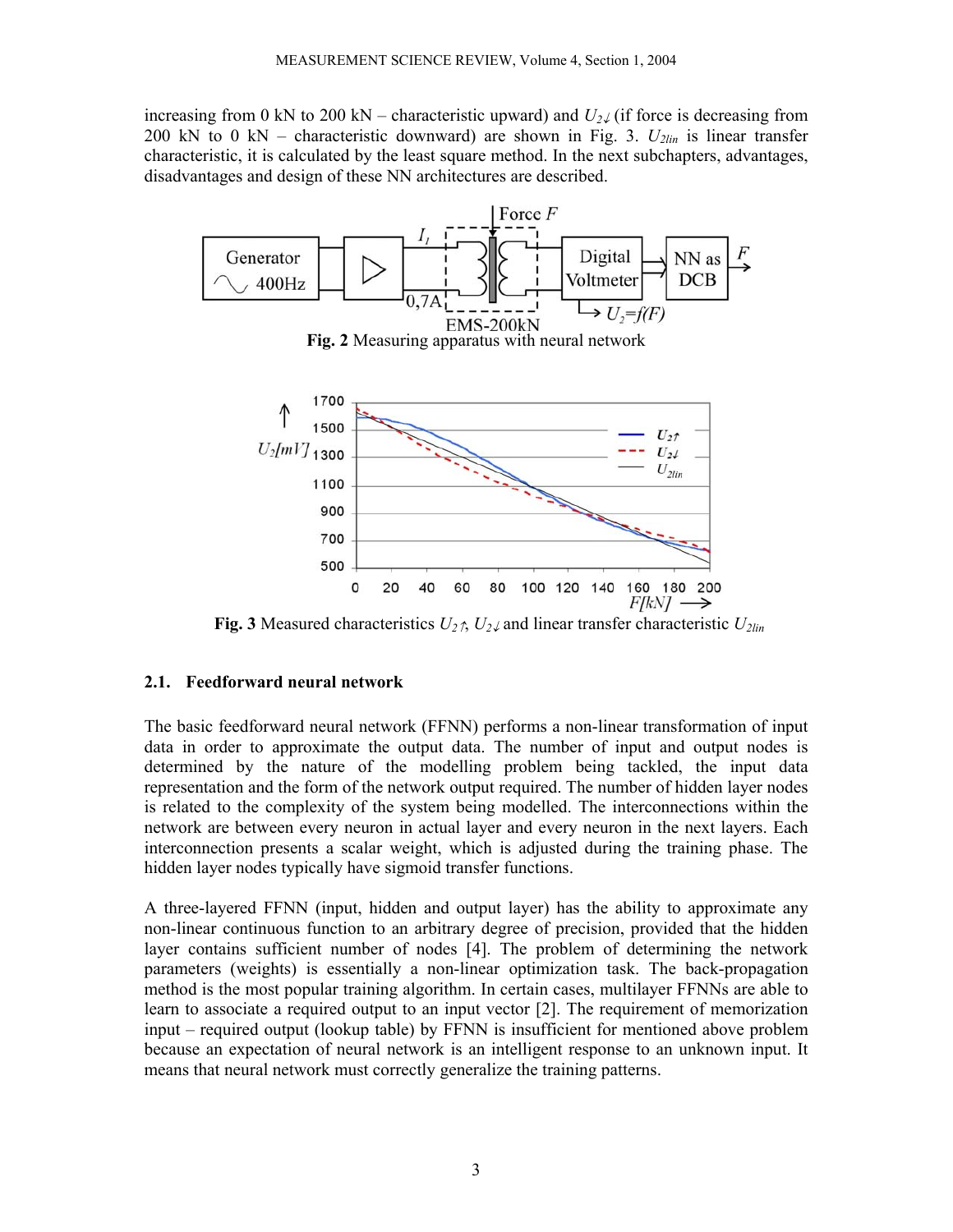### **2.2. Time Delay Neural Network**

Time delay neural network (TDNN) comes under dynamic neural networks, which are designed to explicitly include time relationships in the input-output mappings. Time-lagged feedforward networks (TLFNs) are a special type of dynamic networks that integrate linear filter structures inside a feedforward neural network to extend the non-linear mapping capabilities of the network with a representation of time [4]. Thus, in TLFN the time representation is brought inside the learning machine. The advantage of this technique is that the learning machine can use filtering information while the disadvantage is that the learning becomes complex since the time information is also coded in. TDNN is one of the specific cases of TLFN where a tapped delay line is given in the input followed by a multilayer perceptron (MLP) as shown in the block diagram in Fig. 4. Current input (at time *t*) and *D* delayed inputs (at time *t*−1, *t*−2, ..., *t*−*D*) can be seen by the TDNN. The TDNN can be trained by using gradient descent back propagation. The ordered training patterns must be provided during training process [14].



**Fig. 4** Structure of Time Delay Neural Network

### **2.3. Design of the Neural Network**

The design of the neural network was made to facilitate implementation in a distributed environment. The implementation was made in SNNS version 4.1 so that arbitrary topologies of networks could be tested and activation functions could be specified independently for every node [15]. The design of the neural network consists also of specification of number of layers (mainly hidden) and number of nodes (neurons), selection of learning algorithm and setting of proper learning parameters [3].

The learning algorithm Std\_Backpropagation was used for FFNN and TimeDelayBackprop was used for TDNN. Topological Order (for FFNN) and TimeDelay Order (for TDNN) were used as an update functions. Randomize\_Weights initialization function set up all weights and the biases with distributed random values for all NN models. The values were chosen from the interval  $\le$ -1; 1 $>$ .

The learning rate can also be varied and a momentum term can be specified to filter out high frequency disturbances on the error surface that the network traverses during the learning phase. The learning rate was chosen to be low enough so that the curve got by plotting the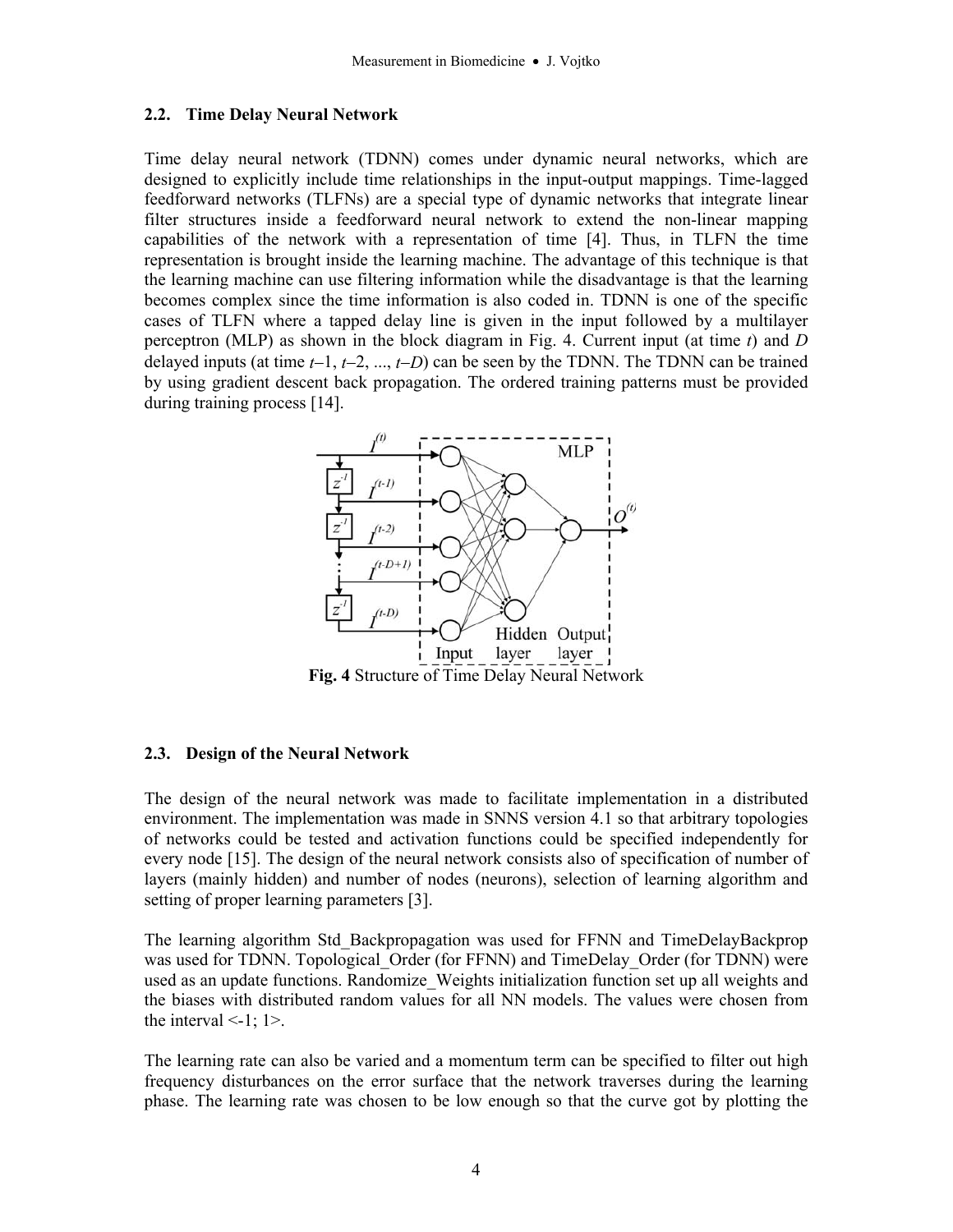mean square error on the test data set (and the training data set) versus the number of training epochs was a smooth curve. This meant that the mean square error of the training data set monotonically decreased over time and the mean square error of the test data set decreased monotonically till the point of overfitting, after which it increased monotonically. We experimented with various learning rates for the problem at hand and finally achieved the learning rate of 0.4. This learning rate gives rise to smooth mean square error; a higher learning rate does not lead to any learning at all. The momentum term was not experimented with in this project and it was set to 0 in all the simulations.

The problem of neural network with one hidden layer consists of global interaction of neurons. Improvement of approximation in some points causes approximation degradation in other points. In accordance with approximation, the neural network with two hidden layer can be better, because the local attributes are extracted in first hidden layer – some neurons of first hidden layer divide input area to the sub areas and other neurons of this layer learn the local attributes of these sub areas, and the global attributes are extracted in second hidden layer – the neurons of this layer combine the outputs of the first layer neurons and learn global attributes of sub areas, the second layer neurons are passive outside of this sub areas. Therefore, NNs with one and two hidden layers are discussed in the paper.

The running experiments determined that the larger number of nodes in the neural network was not the optimal case and that there were networks with a certain number of nodes that were better suited for the task than other networks. The reason for this is over-generalization when there are too few nodes and under-generalization when there are too many nodes. That is, when there are too few nodes, the network is unable to do enough processing and has enough information to detect trends and predict good output. However, when there are too many nodes, the network acts like a lookup table and stores specific variations in output – the network is unable to generalize input data [13].

The number of neurons in hidden layers is stated by analysis of NN in wide range. Topology 1-15-1 was the final topology for NN with one hidden layer and topology 1-8-6-1 was the final topology for NN with two hidden layers. Moreover, in comparison with FFNN topologies, the TDNN topologies were time delayed in input.

In training phase, two training sets (with 102 and 42 patterns) and two validation sets (with 81 and 21 patterns) were created from measured values. For testing were used three extra test sets with 40 patterns each. For training sets with 102 and 42 patterns, respectively, obtained results were equal. In case of FFNN, it does not matter whether input-output patterns are ordering or they are chosen randomly. However in case of TDNN, input-output patterns must be ordering in accordance with measured data. Finding the best FFNN and TDNN models for sensor errors elimination is described in the following chapter.

## **3. Evaluation of experiments**

A sum-squared error (SSE) is used to compare a performance of neural network models. The SSE is defined as a squared difference between a target output and an actual output of the neural network:

$$
SSE = \sum_{p} (t_p - y_p)^2
$$
 (1)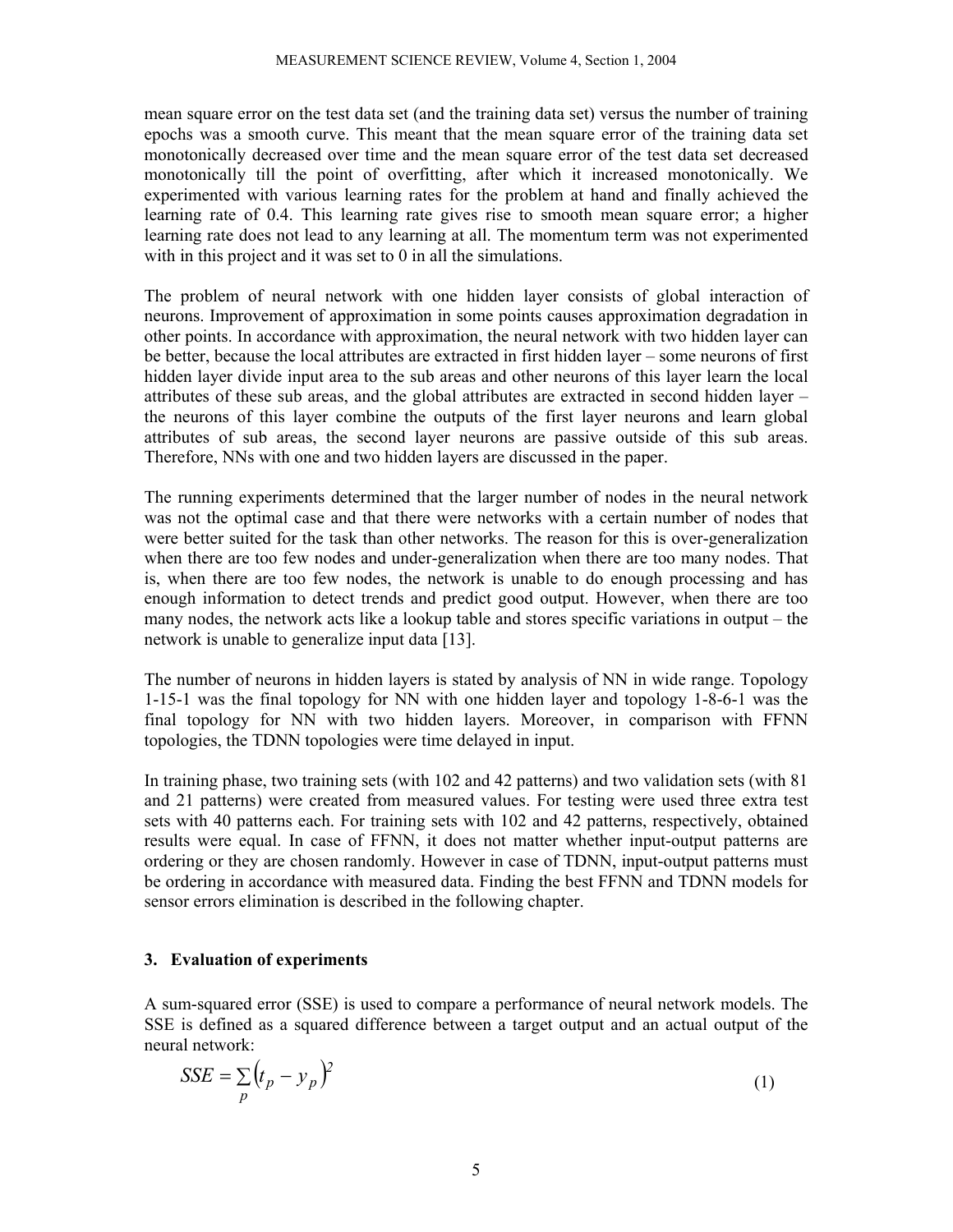Where  $t_p$  is the target output for pattern number  $p$  and  $y_p$  is the actual output for pattern  $p$ . The all types of TDNN are compared with a basic model without any time delays (FFNN).

One of the problems faced in training neural networks is overfitting the data used for training. Overfitting is a critical problem in most all-standard NN architectures. Furthermore, NNs and other AI machine learning models are prone to overfitting [7]. One of the solutions is early stopping. The stopping criterion is also another issue to consider in preventing overfitting [11], [12]. Hence, for this problem during training, validation set is used instead of training data set. After a few epochs the network is tested with the validation data. The training is stopped as soon as the error of validation set increases rapidly higher than the last time it was checked [11]. Next figures show error curves during training and show that chosen number of training epochs is sufficient for convergence these processes toward a finite value.



**Fig. 5** Training process – NN models with one hidden layer: a) error curves of training sets, b) error curves of validation sets

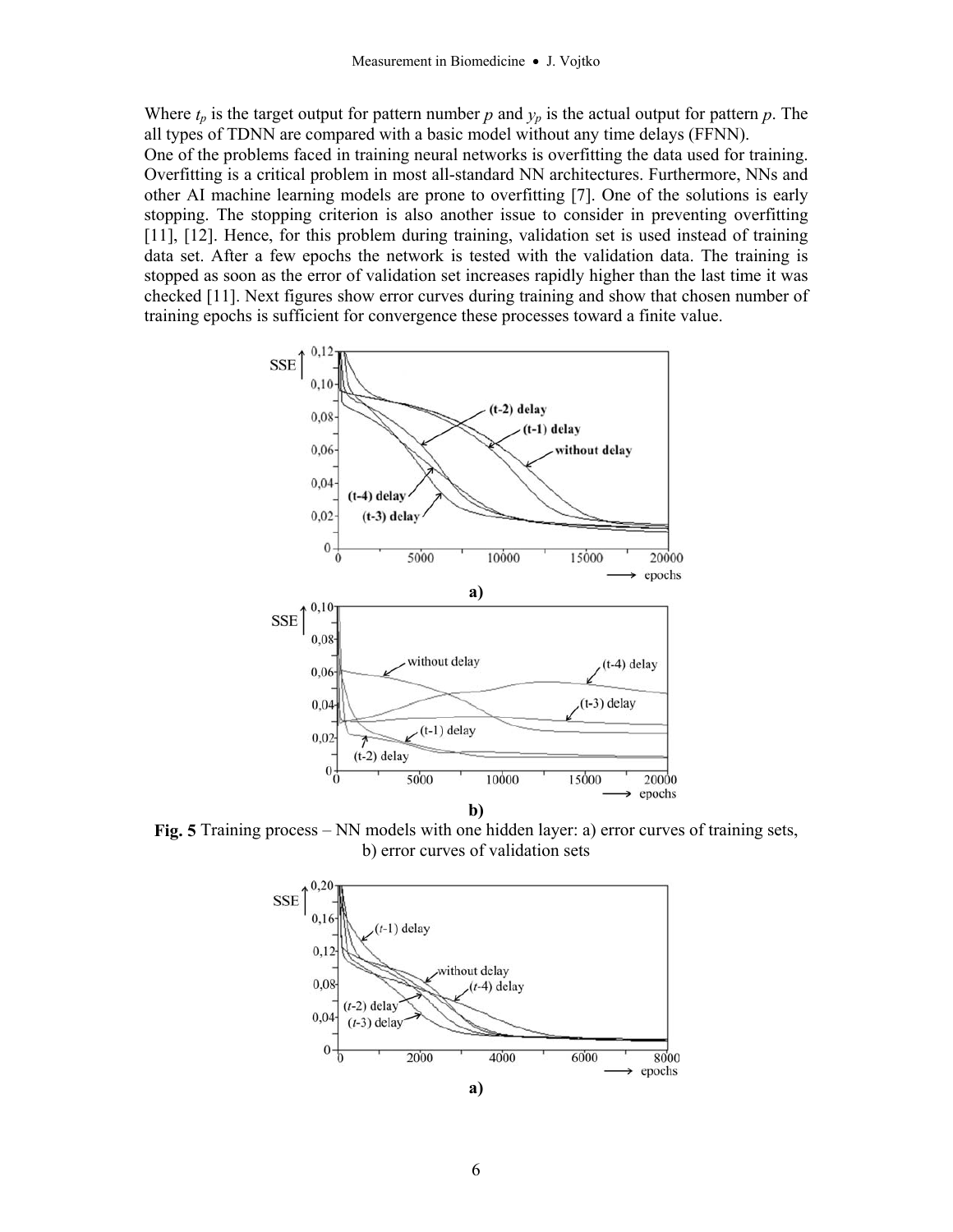

**Fig. 6** Training process – NN models with two hidden layers: a) error curves of training sets, b) error curves of validation sets

The error curves acquired during training of NN are showed in Fig. 5 (for NN with one hidden layer) and Fig. 6 (for NN with two hidden layers). There are the curves for all the models (FFNN – without delay, TDNNs with (*t*-1), (*t*-2), (*t*-3), (*t*-4) delay of input). Furthermore, the error curves of training sets are compared. As we can see, all the NN models in Fig. 5a needed about 20000 training epochs for convergence toward a finite small SSE value. However, the NN models in Fig. 6a needed less than 8000 training epochs for the convergence. The error curves of validation sets are showed in Fig. 5b and Fig. 6b. The convergence is not guaranteed in one specific case – TDNN with one hidden layer and with (*t*-4) delay in input. Achieved SSE values are showed in Tab. 1. These conclusions make us believe that the NN models with two hidden layers are faster in training patterns.

After this analysis, three test sets were used for errors determination of NN models. The inaccuracy, measured error, nonlinearity and hysteresis were computed by standard IEC 60770 [5], see in Tab. 1.

| Input<br>delay | No. of<br>hidden layers | SSE of  |          | Inaccuracy        | Measured | Non-      | <b>Hysteresis</b> | Model title       |
|----------------|-------------------------|---------|----------|-------------------|----------|-----------|-------------------|-------------------|
|                |                         | Tr. set | Val. Set |                   | error    | linearity |                   |                   |
| without        | 1 layer                 | 0,01193 | 0,02305  | $(-3, 52; 3, 62)$ | 3,28     | 2,70      | 2,00              | FFNN1             |
|                | 2 layers                | 0,00524 | 0,02040  | $(-2, 55; 2, 08)$ | 2,28     | 2,10      | 1,21              | FFNN <sub>2</sub> |
| $(t-1)$        | 1 layer                 | 0,01117 | 0,00802  | $(-3,90; 3,43)$   | 3,17     | 2,92      | 1,97              | TDNN11            |
|                | 2 layers                | 0,00514 | 0,00316  | $(-2, 70; 2, 03)$ | 2,10     | 2,00      | 1,03              | TDNN12            |
| $(t-2)$        | 1 layer                 | 0,01109 | 0,00846  | $(-3, 76; 3, 43)$ | 2,93     | 2,74      | 0.71              | TDNN21            |
|                | 2 layers                | 0,00451 | 0,00628  | $(-2,99; 1,71)$   | 2,30     | 2,04      | 1,02              | TDNN22            |
| $(t-3)$        | 1 layer                 | 0,01090 | 0,02793  | $(-3,69; 3,44)$   | 2,87     | 2,49      | 1,74              | TDNN31            |
|                | 2 layers                | 0,00430 | 0,01217  | $(-2, 72; 1, 71)$ | 2,08     | 1,81      | 1,60              | TDNN32            |
| $(t-4)$        | 1 layer                 | 0,01107 | 0,04644  | $(-3, 76; 3, 20)$ | 3,00     | 2,61      | 2,20              | TDNN41            |
|                | 2 layers                | 0,00585 | 0,01974  | $(-2, 77; 1, 79)$ | 2,13     | 1,78      | 1,70              | TDNN42            |

**Tab. 1** Comparison of neural network models

The disadvantages of elastomagnetic sensor are its relatively high hysteresis and nonlinearity. In addition, the hysteresis causes ambiguity of transfer characteristic and with it related impossibility of exact conversion of output sensor voltage into measured force. The solution of this problem is finding an ideal transfer characteristic. This characteristic is a straight line calculated from measured data sets [6] by the least square method  $- U_{2lin}$  (see Fig. 3). The sensor errors in this case are: inaccuracy (-5,20%; 6,97%), measured error 6,67%, nonlinearity 6,67% and hysteresis 1,30%. The comparison of NN models according to nonlinearity and hysteresis is showed in Fig. 7.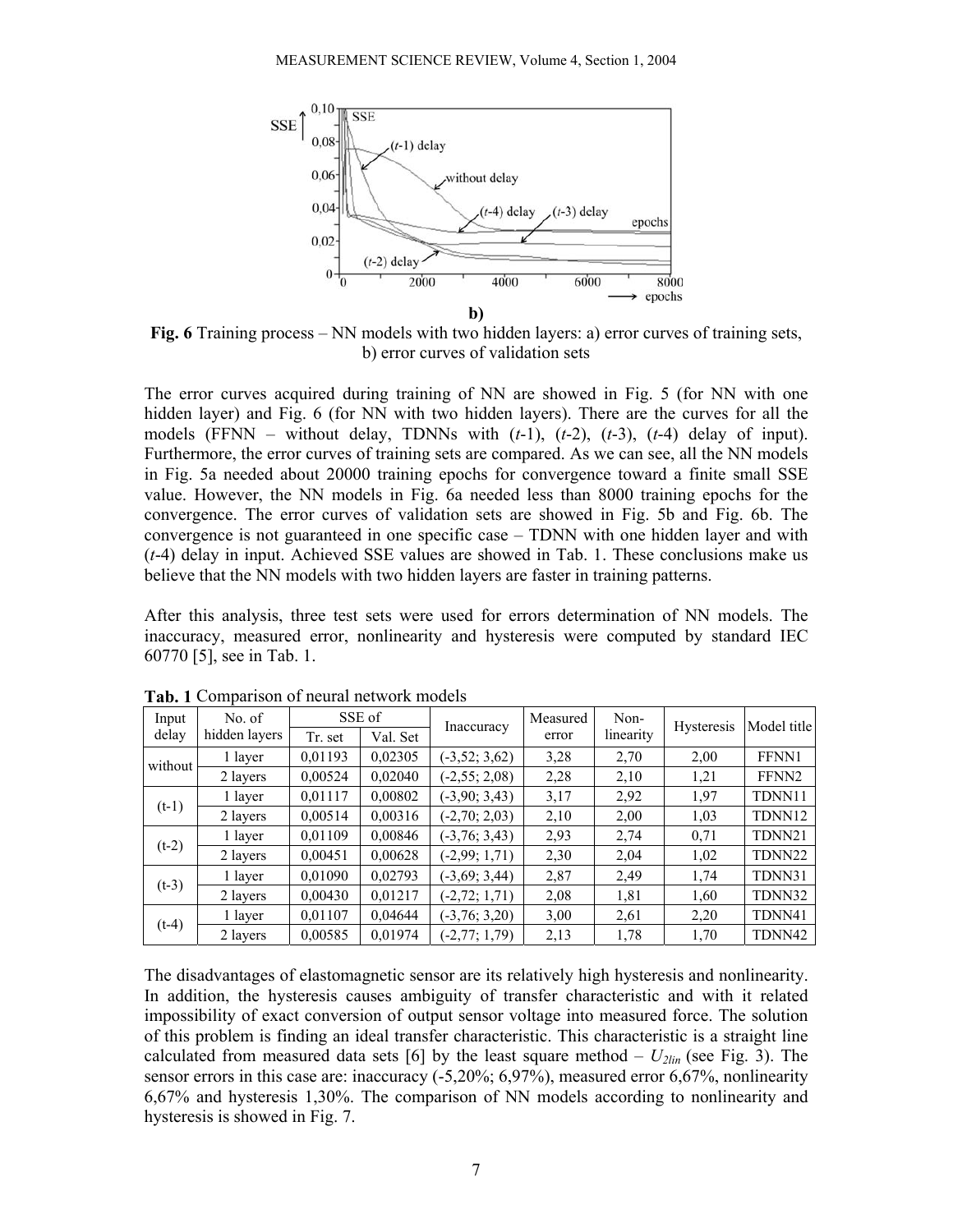

**Fig. 7** Comparison of NN models: a) with one hidden layer, b) with two hidden layers

As we can see, NN models are able to significantly reduce the nonlinearity and NN with two hidden layers are more effective in this reduction. This assumption (mentioned above, Sec. 2.3) is confirmed experimentally. However, hysteresis reduction is not so significant. The NN models with one hidden layer (except NN with (*t*-2) delay) are not suitable for hysteresis reduction. The NN models TDNN22 and TDNN32 reduce the hysteresis in a small scale (from 1,30% to approximately 1%). Others NN models are not able to reduce the hysteresis.

### **4. Conclusion**

The standard evaluation of pressure force measurements by elastomagnetic sensor led to sizable errors, nonlinearity over 5%. It was due to impossibility of exact conversion of output sensor voltage into measured force. Therefore an ideal transfer characteristic was gained from measured values. This characteristic could not represent well the real dependency  $U_2=f(F)$  of the sensor and conversion  $F=f^{-1}(U_2)$ . Neural networks are one potential solution to apply to this task. Implementation of neural networks into measuring set solves the problem with mentioned conversion and reduces the sensor errors; nonlinearity is reduced from approx. 6% to approx. 2%. Problems of neural networks are the lack of defining rules to help construct a network given a problem - there are many factors to take into consideration: the learning algorithm, architecture, number of neurons per layer, number of layers, data representation and much more. Our research showed that the more available solution appears to use neural networks with temporal dependence of output from input data in comparison with using of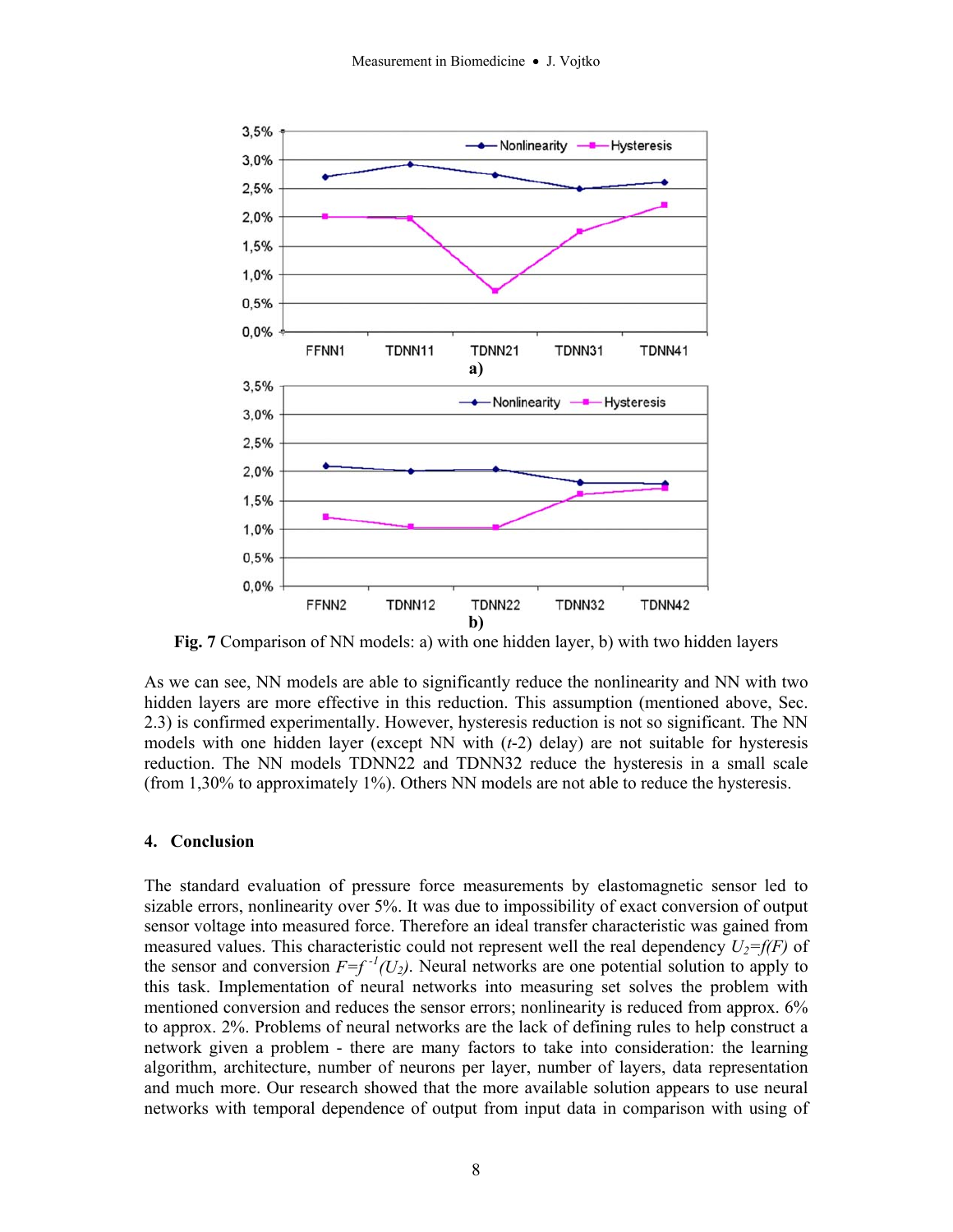FFNN. Time delay neural networks have been successful but require many training examples before a satisfactory level of accuracy is obtained. The best results of sensor errors reduction are obtained by using of TDNN with two hidden layers and with (t-2) and (t-3) delay in input.

#### **Acknowledgement**

The research paper has been prepared by the support of the Slovak Grant Agency as project No.1/0376/2003 and of the Institutional project of Faculty of Electrical Engineering and Informatics, Technical University of Košice, No. 4433.

#### **REFERENCES**

- [1] ARPAIA, P. DAPONTE, P. GRIMALDI, D. MICHAELI, L. "ANN-Based Error Reduction for Experimentally Modeled Sensors", In: *IEEE Trans. on Instrumentation and Measurement,* vol. 51, no. 1, 2002, pp. 23-30.
- [2] HECHT-NIELSEN, R. Kolmogorov's Mapping Neural Network Existence Theorem. In: *1st IEEE International Conference on Neural Networks*, San Diego, CA, vol. 3, 1987, pp. 11-14.
- [3] HAECKER, J. RUDOLPH, S. On Neural Network Topology Design for Nonlinear Control. In: *Proceedings SPIE Aerosense 2001 – Conference On Applications and Science of Computational Intelligence IV.* Orlando, Florida, 2001.
- [4] HAYKIN, S. Neural Networks: A Comprehensive Foundation, 2nd Edition, Prentice Hall PTR. ISBN 0-13- 273350-1, 1998, p. 837.
- [5] IEC 60770, Transmitters for Use in Industrial-process Control Systems Part 1: Methods for Performance Evaluation, 1999-02, Part 2: Methods for Inspection and Routine Testing, 2003-01.
- [6] IEC 61298-2, Process Measurement and Control Devices General Methods and Procedures for Evaluating Performance - Part 2: Tests under Reference Conditions, 1995-07.
- [7] LAWRENCE, S. GILES, C.L. TSOI, A.C. Lessons in Neural Network Training: Training May be Harder than Expected. In: *Proceedings of the Fourteenth National Conference on Artificial Intelligence*, AAAI-97, Menlo Park, California: AAAI Press, 1997, pp. 540-545.
- [8] MOJŽIŠ, M. et al. Properties of 200 kN Force Sensor, In: *Journal of Electrical Engineering,* vol. 50, no. 3- 4, 1999, pp. 105-108.
- [9] MOJŽIŠ, M. ORENDÁČ, M. VOJTKO, J. Pressure Force Sensor. In: *Proceedings ISC'2001 II. Internal Scientific Conference of the Faculty of Electrical Engineering and Informatics*, Košice, Slovak Republic, 2001, pp. 19-20, ISBN 80-88964-84-9.
- [10] PANDA, G. DAS, D.P. MISHRA, S.K. PANDA, S.K. MEHER, S. MAHAPATRA K.K. Development of an Efficient Intelligent Pressure Sensor Using RBF based ANN Technique
- [11] PRECHELT, L. Early Stopping -- but when? In: *Neural Networks: Tricks of the Trade*, Lecture Notes in Computer Science 1524, Springer Verlag, Heidelberg, 1998, pp 55-69.
- [12] SARLE, W. S. Neural Network FAQ, part 1 of 7: Introduction. Periodic posting to the Usenet Newsgroup comp.ai.neural-nets, 2004 from World Wide Web: ftp://ftp.sas.com/pub/neural/FAQ.html
- [13] SHANMUGASUNDARAM, J. NAGENDRA PRASAD, M. V. VADHAVKAR, S. GUPTA, A. Use of Recurrent Neural Networks for Strategic Data Mining of Sales Information, In: *Information Management Resources Association (IRMA) International Conference*, May 1999.
- [14] WEIBEL, A. HANAZAWA, T. HINTON, G. SHIKANO, K. LANG, K. Phenomena Recognition Using Time-delay Neural Networks. In: *IEEE Transactions on Acoustics, Speech, and Signal Processing* 37, 1989, pp. 328-339.